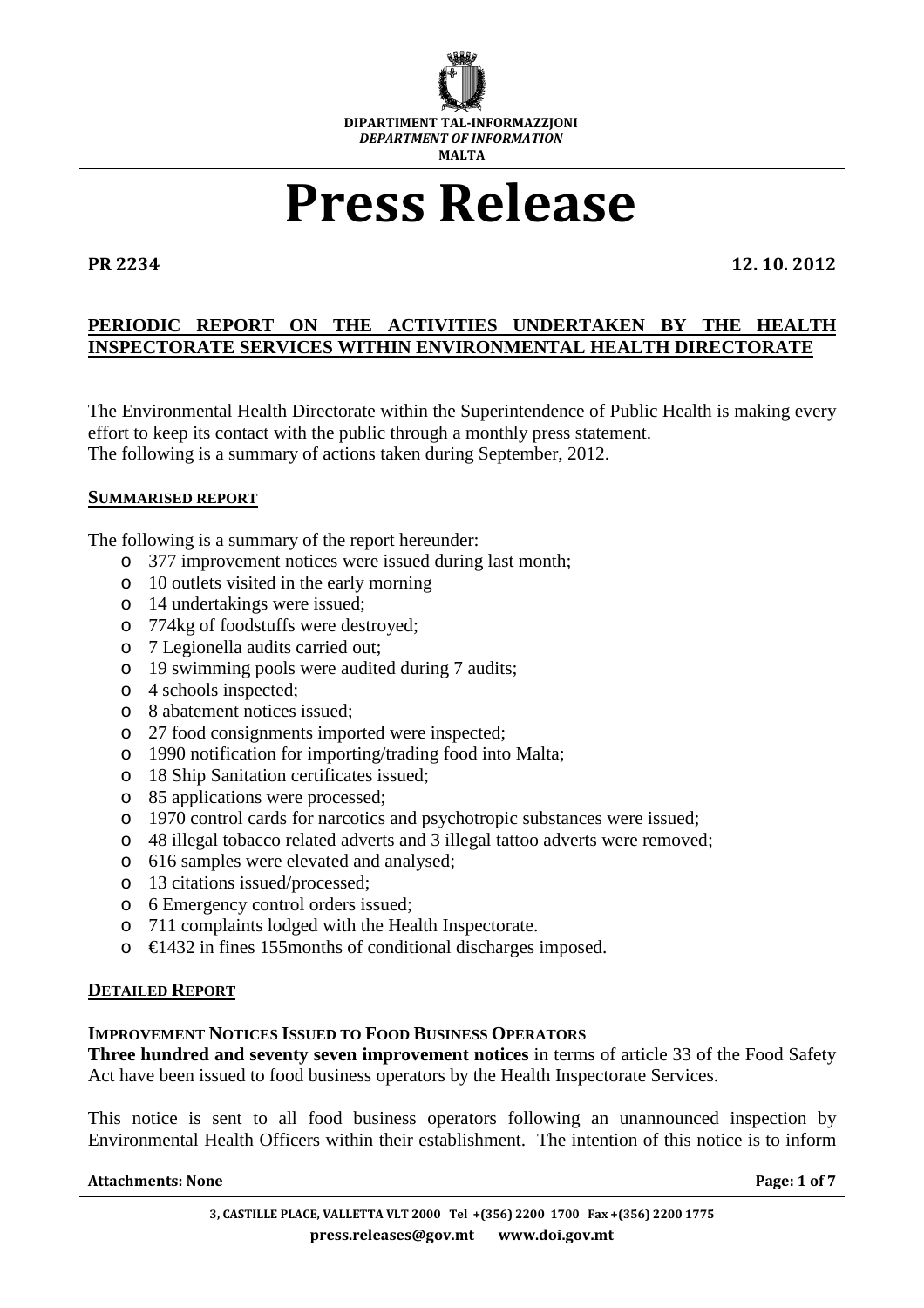food operators about deficiencies noted in their establishments while the operator is given a specific deadline by when the deficiencies need to be remedied. Though the seriousness of deficiencies might vary, legal action is initiated when major deficiencies are noted.

# **EARLY MORNING INSPECTIONS**

**Ten outlets** were also visited by the Health Inspectorate early in the morning as part of a monitoring programme to ascertain hygienic delivery of food in particular dairy products and bread.

# **UNDERTAKINGS**

During September, **fourteen undertakings** were entered into by the Health Inspectorate, all of which were food related and concerned hygiene of food premises, HACCP and on improperly labelled food.

Undertakings are legal agreements between the operators and the Health Authority specifying deadlines by which deficiencies in their premises should be remedied in compliance with standing legislation. Failure to abide with the agreed deadlines results in Court proceedings being initiated.

# **DESTRUCTION OF FOOD**

During September, **774kg of different foodstuffs** were destroyed by the Health Inspectorate, ranging from:

- 480kg shrimps and 6.4kg savouries and sweets with elapsed Date of Minimum Durability;
- 264kg meat products without proper traceability records and improper storage;
- 23kg herbs and pickled vegetables without proper labelling

# **RECALLS AND OTHER MEDIA COMMUNICATIONS**

Throughout last month, no food products were implicated in withdrawals/warnings issued by this Directorate. However five media communications were issued, as follows:

- 1. Four of which were related to bathing water:
	- a. press release 1919 issued on  $6<sup>th</sup>$  September;
	- b. press release 1953 issued on  $10^{th}$  September;
	- c. press release 1965 issued on  $11<sup>th</sup>$  September;
	- d. press release 2016 issued on  $16^{th}$  September.
- 2. Press Release 1994 issued on  $13<sup>th</sup>$  September regarding the hazards from cigarette additives

# **LEGIONELLA AUDITS AND POOL INSPECTIONS**

**Seven audits** at Hotels, and other similar premises to ascertain compliance with Control of Legionella Regulations, 2006 (L.N. 5 of 2006) and the Registration of Cooling Towers and Evaporative Condensers Regulations, 2006 (L.N. 6 of 2006) were performed by the Health Inspectorate during last month.

During the same month, **nineteen swimming pools** were inspected during **seven audits** carried out by the Health Inspectorate to verify compliance with Swimming Pools Regulations, 2005 (L.N. 129 of 2005)**. One** pool was registered with the Health Authority during this month. This regulation specifies that all swimming pools with the exception of those situated at a single family residence need to register with this Directorate. A list of registered pools can be found in the Directorate's website mentioned below.

**One** new cooling tower was also registered during last month.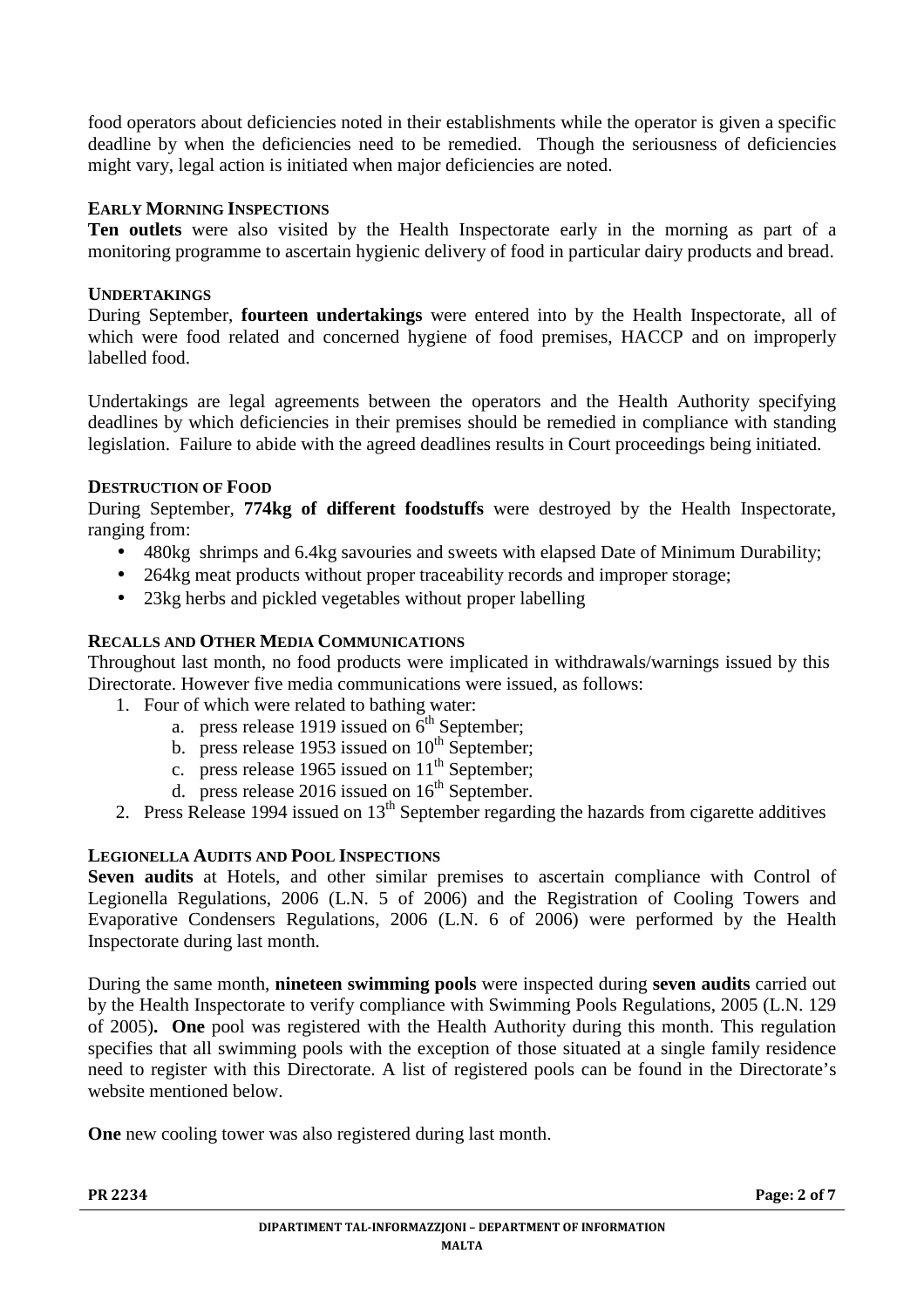#### **INSPECTIONS OF SCHOOLS**

During September, **four schools** were inspected to ensure compliance with general hygiene requirements. Such inspections are carried out in private, government or church owned schools and whether, primary, secondary, tertiary or language or special schools.

# **ABATEMENT NOTICES**

**Eight abatement notices** were issued during this month by the Health Inspectorate in terms of the Public Health Act in view of inspections and audits carried out in the previous days.

#### **CONSIGNMENTS**

**Twenty seven consignments** of food imported/traded into Malta were also inspected during September by Environmental Health Officers attached with the Port Health Services within this Directorate.

#### **CONSIGNMENTS DOCUMENTARY CHECKS**

**1,990 requests** for **importation/trading of foodstuffs** were submitted to the Port Health Services as required by Trading Regulations of 2004 (Legal Notice 315 of 2004 which can be downloaded from http://www.justiceservices.gov.mt/DownloadDocument.aspx?app=lom&itemid=11120&l=1).

All traders of food including food contact materials and food supplements are reminded to notify the Port Health Services, 48hours in advance as explained in Press Release 1531 issued on 13<sup>th</sup> August, 2011 (URL: http://www.doi.gov.mt/EN/press\_releases/2011/08/pr1531.pdf ).

#### **SHIP SANITATION CERTIFICATES**

During September, **eighteen** Ship Sanitation Certificates were issued by the Port Health Services. Such inspections are carried out in terms of the International Health Regulations of 2005 and involves the assessment of the general hygienic conditions and control measures undertaken on ships. Such certificate needs to be renewed every 6 months at an authorised port; Malta being an authorised port.

# **APPLICATIONS AND CONSULTATIONS**

During September, the Health Inspectorate received **85 requests to process applications** to operate food and non-food business. Prospective operators who wish to open such businesses are obliged to apply for a permit with the Malta Environment and Planning Authority (MEPA) and then apply for the actual licence with the competent authority such as the Trade Licensing Unit or Malta Tourism Authority. At every stage, this Directorate is consulted in order to verify suitability of proposed premises.

During the same month, Environmental Health Officers deployed with the Food Safety Unit, which is involved in the licensing of food related business carried out a total of **87 visits** and **three consultations**.

# **CONTROL CARDS FOR NARCOTIC AND PSYCHOTROPIC SUBSTANCES**

During September, **1970 control cards for narcotic and psychotropic substances** (1258 females and 712 males) were issued by the Drug Control Unit, which is another unit falling under the Health Inspectorate Services. **174 of these cards** were **new applicants.**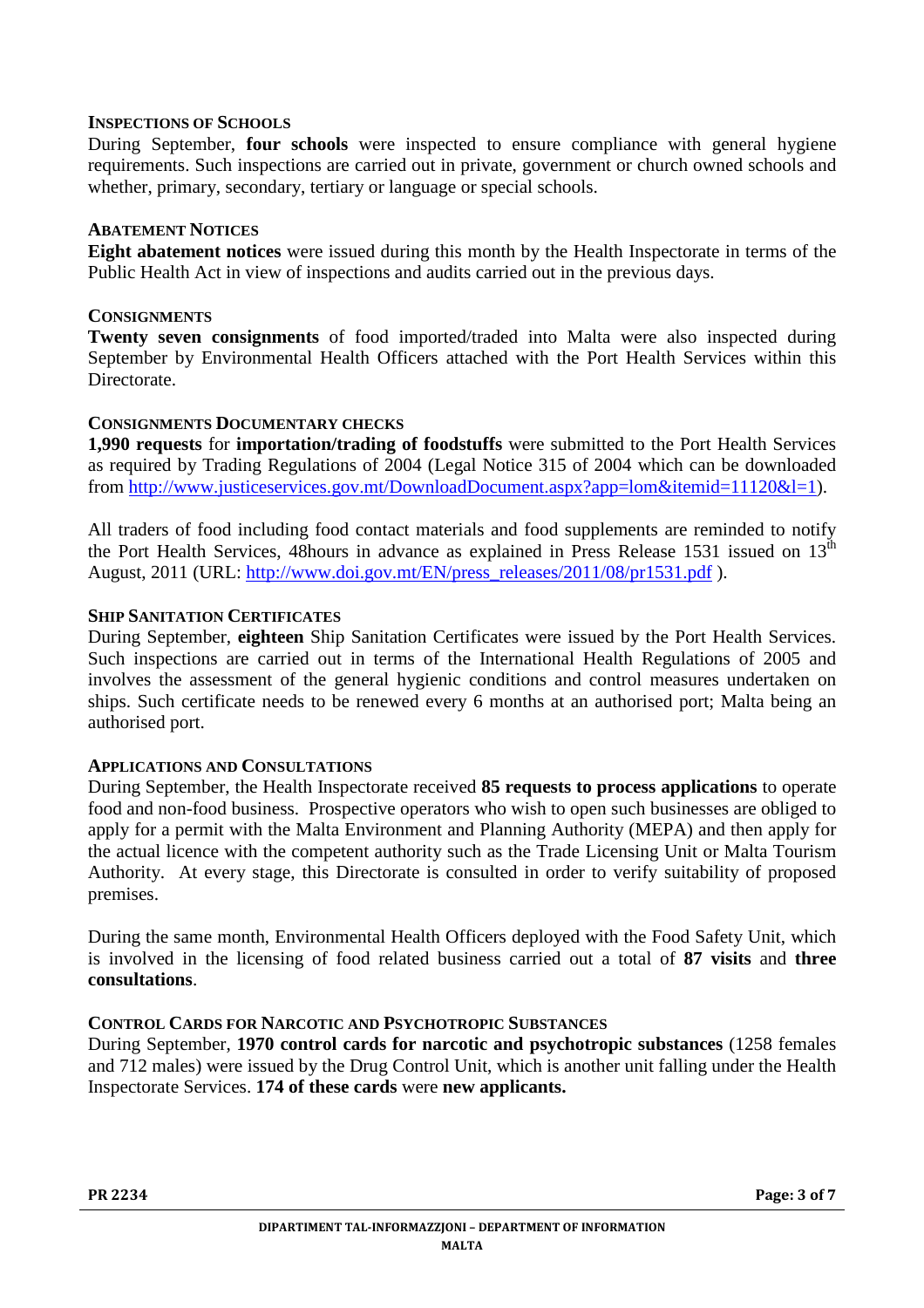These cards are issued when a medical doctor deems that a person needs to be prescribed a psychotropic drug. An application form is filled in and handed over to the patient which is in turn submitted to the Drug Control Unit, Shop 12, City Gate, Valletta Tel; 21245490.

# **ILLEGAL ADVERTISMENTS**

During September, **48 adverts** involving Tobacco products and including electronic cigarettes in breach of Tobacco (Smoking Control) Act were noticed on local sites and the respective advertisers and webmasters were instructed to remove, something which was actually complied with.

**Three** adverts of tattoo equipment were also noticed in contravention of the Control of Tattooing Act.

# **SAMPLES**

During September, **616 samples** were elevated by the Health Inspectorate and submitted to the Public Health Laboratory for analysis and/or examination for several parameters;

- o 90 food samples,
- o 48 potable water samples,
- o 24 swabs,
- o 83 infiltration water samples,
- o 13 pool water samples,
- o 311 sea water samples,
- o 28 other samples.

During this year, the Directorate has launched 18 microbiological sampling programmes and 37 chemical sampling programmes targeting several parameters in numerous categories of foodstuffs such as colours, aflatoxins, GMOs, radionucleides, etc.

# **BATHING WATER MONITORING PROGRAMME**

During the month of September, **311 samples of sea water** were collected and submitted to the Public Health Laboratory to be analysed for microbiological parameters as stipulated by EU Directive 2006/7/EC. The bathing water monitoring programme is carried out in accordance with the provisions of said EU Directive. The official bathing season started on the  $14<sup>th</sup>$  May 2012 and will last till the 21<sup>st</sup> October 2012. Sampling is carried out from 87 official bathing sites throughout the Maltese islands.

Up to the  $20<sup>th</sup>$  week of the monitoring programme the 87 sites have been classified as follows: 84 sites as Excellent Quality, 3 sites as Good Quality, and **no** sites as Sufficient or Poor Quality.

# **CONTRAVENTIONS**

During this month, **thirteen contraventions** were issued/processed by the Health Inspectorate, **twelve** of which were related to food safety issues:

- The operators of two separate catering establishments for operating in unhygienic conditions amongst several structural deficiencies
- Owner of a garage for using said premises without being registered for such purpose and for several hygienic non-conformities;
- One retailer for operating in unhygienic conditions amongst several structural deficiencies
- One retailer for selling foodstuffs without durability date and food which was unfit for human consumption due to the presence of foreign objects;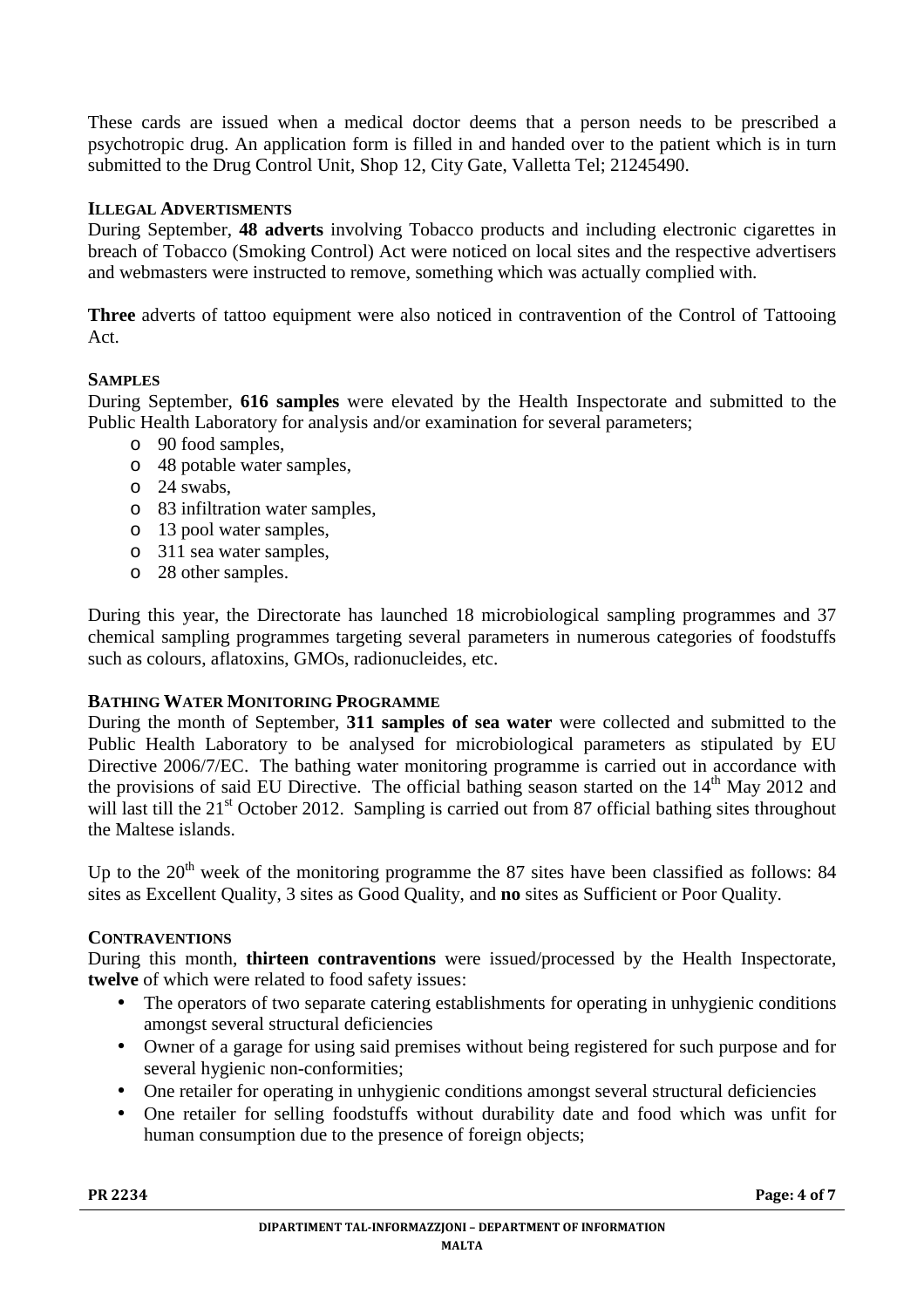- Another retailer for selling foodstuffs which was unfit for human consumption due to the presence of foreign objects;
- One catering establishment for using water for human consumption the supplier of whom was not registered with the Health Authority;
- Another retailer for selling foodstuffs without proper labelling;
- Two food business operators for not complying with an undertaking;
- One retailer for keeping frozen chicken at improper temperatures;
- One retailer for failing to provide traceability records:

One Bakery was also taken to court for causing nuisance to neighbours.

# **EMERGENCY CONTROL ORDERS**

During September, **six** emergency control orders were issued as follows:

- An owner of some fields had to be stopped from using crops in his field due to a sewage overflow;
- Two operators for using unregistered boreholes and one food business operator for accepting such water for potable use;
- One retailer was withheld from supplying meat to other retailers.

# **EMERGENCY PROHIBITION ORDERS**

During September, **no** emergency prohibition orders were issued and hence no premises were closed down.

# **COMPLAINTS**

In September, **711 complaints** were lodged with the Directorate which were categorised in one or more category, as follows:

# • **Food related complaints**

83 complaints were related to food. The most common type of food complaints concerned hygiene of food premises (18 complaints), risk of contamination (14 complaints), fitness of food (12 complaints), and improper labeling (8 complaints).

# • **Other Environmental Health related complaints**

Another 707 complaints were environmental health related. The most common type concerned presence of pests (229 complaints), infiltrations (114 complaints), accumulations of refuse (63 complaints), drainage overflow (42 complaints), foul smells (43 complaints) and keeping of animals in unhygienic conditions (42 complaints)

# **Note: The number of complaints and the number of categories do not tally, since one complaint received may encompass one or more categories.**

# **FROM THE LAW COURTS**

During the last three months, **thirty eight** cases (out of 186 cases) were decided by the Magistrate's Court during **5** Health Sittings held.

From the cases heard in the last quarter, those found guilty were given conditional discharges ranging from 1 month to 24 months and to fines, the total of which amounted to  $\epsilon$ 932. The fines were imposed on: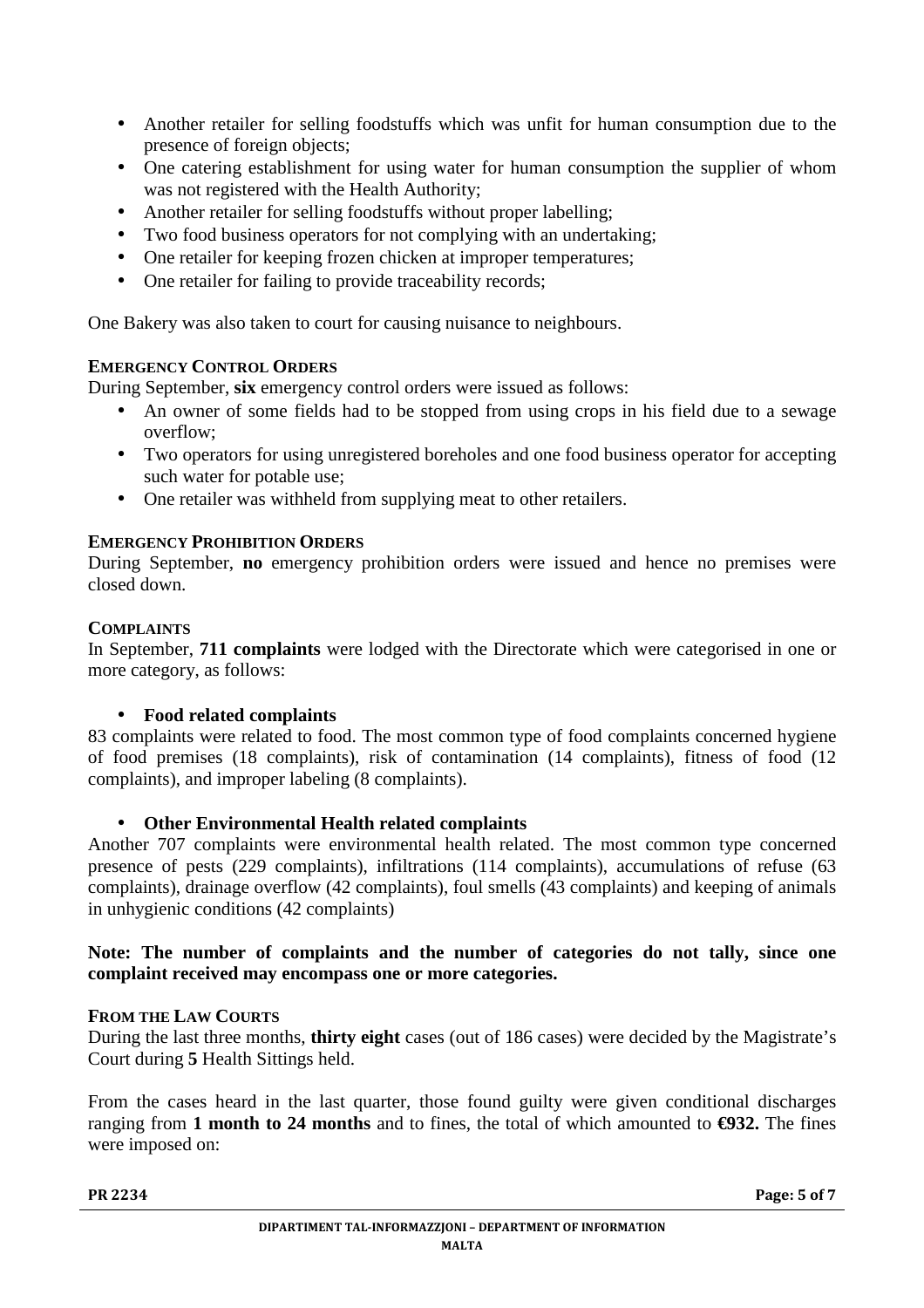- Godwins Garage (Ice), Tal-Balal Rd, Iklin was fined €465 for failure to abide with undertaking carried out in 2010; and
- Da Rosita, Triq Il-Hallel, Bugibba was fined  $\epsilon$ 467 for failure to abide with undertaking carried out last year;

In addition during the second quarter Bunch of Roses, 38 Triq iż-Żinżel, Qormi was fined €500 for failure to abide with undertaking back in 2007.

The following were given conditional discharges for a stipulated period:

# *24 months*

• Stivala Wholesalers Caterers Company Limited, Triq L-Ursolini, Pieta' for removing sealed food products without permission by the Health Authority back in 2011;

# *12 months*

- Two traders of World Water Fisheries, Garage 13, Quarry No 10, Triq Tal-Balal, Għarghur for failure to notify food consignments of animal origin for human consumption in October, 2011.
- Trader of vehicle KBJ 654 for failing to notify a food consignment also in 2011;
- Operator of Bakery, No.83, Triq Dun Mario, Qormi for failure to register the premises, food handler was not registered with the Food Safety Commission, several structural deficiencies and for failure to comply with the HACCP requirements in 2005;
- Operators of SISA Supermarkets, in Amery Street, Sliema, Gudja Road, Santa Lucija and Spinola Bay, St Julians for several structural deficiencies, for failing to register the premises, removing sealed food products without permission by the Health Authority, exposing food to risk of contamination, improper labeling, misleading labeling, lapsed durability date, producing meat products without the SPH license, on several occasions in 2005
- Operator of Tangra Wine, Bar and Wine Bar, Triq Il-Gifen, Bugibba for exposing food to risk of contamination, food handlers not registered with the Food Safety Commission and for failure to register the premises in 2007;
- Operator of Turkish Mini Market, Sant Anna, Triq Il-Punent, Msida for failure to register the premises and for not notifying a food consignment in 2011.

# *9 months*

• Operator of Meet D Best, Triq Il-Gostra I/o Swatar for producing meat products without the licence and for not having an adequate traceability system on February, 2012.

# *8 months*

• Operator of Vehicle FEB 296, at Triq Xatt l-Għassara tal-Għeneb and at Triq It-Tiġrija l-Marsa for failure to have temperature control facilities and risk of contamination while transporting fresh rabbits in October 2011;